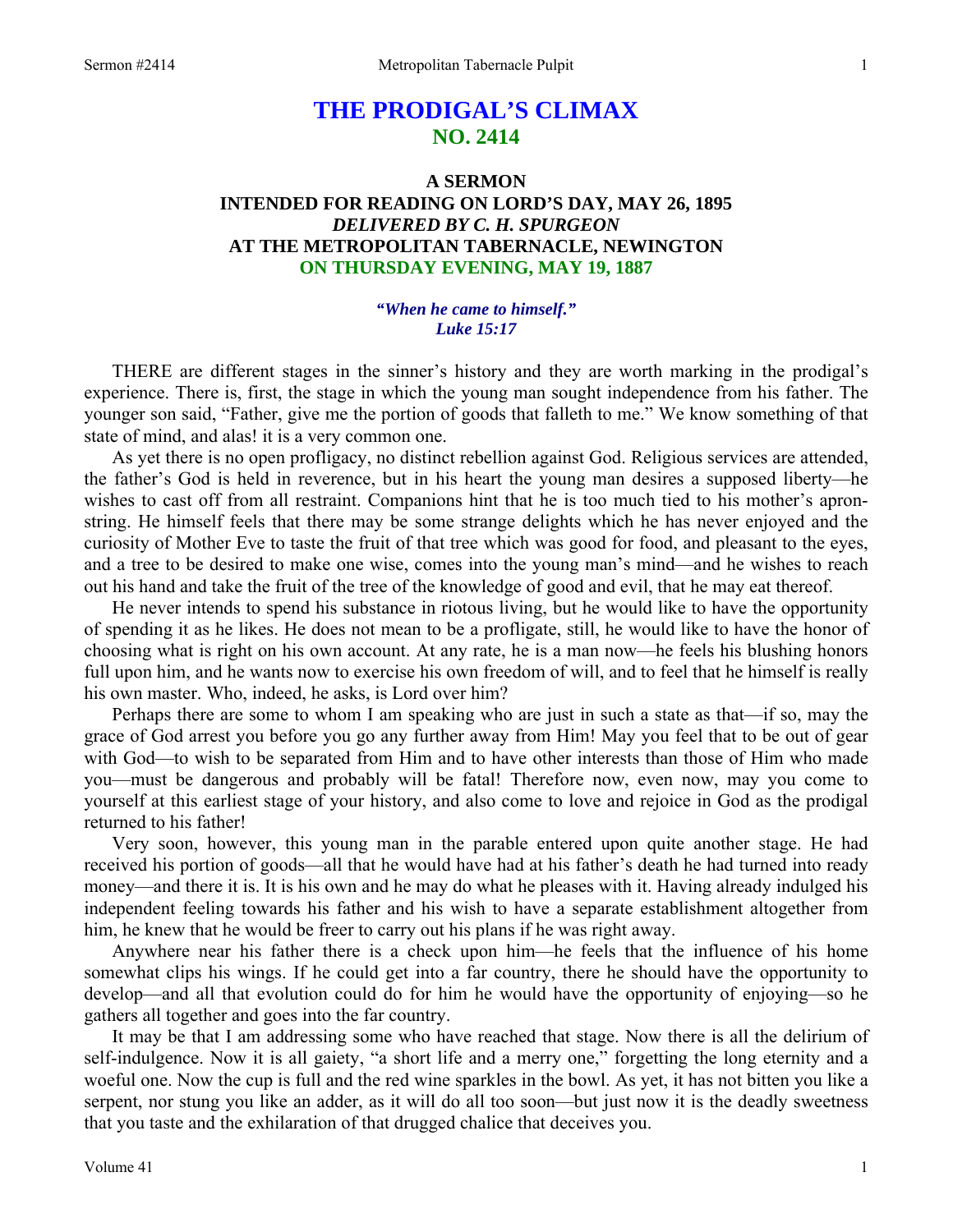You are making haste to enjoy yourself. Sin is a dangerous joy, beloved all the more because of the danger, for, where there is a fearful risk, there is often an intense pleasure to a daring heart, and you perhaps are one of that venturous band, spending your days in folly and your nights in riotousness.

Ere long there comes a third stage to the sinner as well as to the prodigal—that is when he has "spent all." We have only a certain amount of spending money after all. He who has gold without limit, yet has not health without limit. Or if health does not fail him in his sinning, yet desire fails and satiety comes in as it did with Solomon when he tried this way of seeking happiness.

At last, there is no honey left, there is only the sting of the bee. At last, there is no sweetness in the cup, there is only the delirium that follows the intoxication. At last, the meat is eaten to the bone and there is nothing good to come out of that bone—it contains no marrow, the teeth are broken with it—and the man wishes that he had never sat down to so terrible a feast. He has reached the stage at which the prodigal arrived when he had spent all.

Oh, there be some who spend all their character, spend all their health and strength, spend all their hope, spend all their uprightness, spend everything that was worth having! They have spent all. This is another stage in the sinner's history and it is very apt to lead to despair, and even deeper sin, and sometimes to that worst of sins which drives a man red-handed before the bar of his Maker to account for his own blood.

It is a dreadful state to be in, for there comes at the back of it a terrible hunger. There is a weary labor to get something that may stay the spirit, a descending to the degradation of feeding swine, a willingness to eat of the husks that swine eat, yet an inability to do so. Many have felt this craving that cannot be satisfied. But for my part, I am glad when "the rake's progress" has reached this point, for often, in the grace of God, it is the way home for the prodigal.

It is a roundabout way, but it is the way home for him. When men have spent all and poverty has followed on their recklessness—and sickness has come at the call of their vice—then it is that omnipotent grace has stepped in—and there has come another stage in the sinner's history, of which I am now going to speak, as God may help me. That is the point the prodigal had reached "when he came to himself."

#### **I.** Then, first, A SINNER IS BESIDE HIMSELF.

While he is living in his sin, he is out of his mind, he is beside himself. I am sure that it is so. There is nothing more like madness than sin. And it is a moot point among those who study deep problems how far insanity and the tendency to sin go side by side, and whereabouts it is that great sin and entire loss of responsibility may touch each other. I do not intend to discuss that question at all, but I am going to say that every sinner is morally and responsibly insane, and therefore in a worse condition than if he were only mentally insane.

He is insane, first, because *his judgment is altogether out of order*. He makes fatal mistakes about all-important matters. He reckons a short time of this mortal life to be worth all his thoughts and he puts eternity into the background. He considers it possible for a creature to be at enmity against the Creator, or indifferent to Him, and yet to be happy. He fancies that he knows better what is right for him than the law of God declares.

He dreams that the everlasting Gospel, which cost God the life of His own Son, is scarcely worthy of his attention at all, and he passes it by with contempt. He has unshipped the rudder of his judgment and steers towards the rocks with awful deliberation—and seems as if he would wish to know where he can find the surest place to commit eternal shipwreck. His judgment is out of order.

Further, *his actions are those of a madman*. This prodigal son, first of all, had interests apart from his father. He must have been mad to have conceived such an idea as that. For me to have interests apart from Him who made me and keeps me alive—for me, the creature of an hour, to fancy that I can have a will in opposition to the will of God, and that I can so live and prosper—why, I must be a fool!

I must be mad to wish any such thing, for it is consistent with the highest reason to believe that he who yields himself up to omnipotent goodness must be in the track of happiness, but that he who sets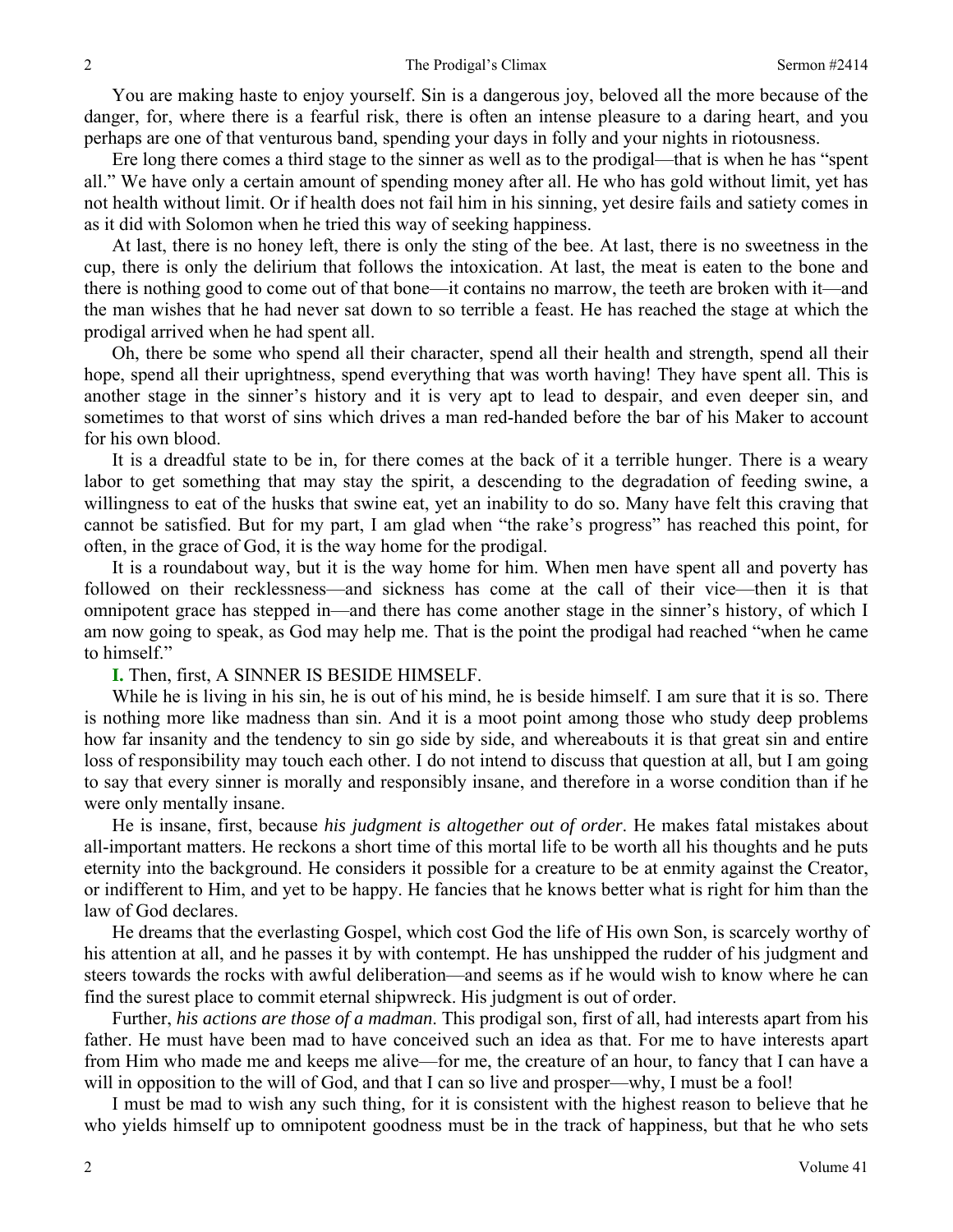himself against the almighty grace of God must certainly be kicking against the pricks to his own wounding and hurt. Yet this sinner does not see that it is so and the reason is that he is beside himself.

Then, next, that young man went away from his home, though it was the best home in all the world. We can judge that from the exceeding tenderness and generosity of the father at the head of it and from the wonderful way in which all the servants had such entire sympathy with their master. It was a happy home—well stored with all that the son could need—yet he quits it to go, he knows not whither, among strangers who did not care a straw for him, and who, when they had drained his purse, would not give him even a penny with which to buy bread to save him from starving.

The prodigal must have been mad to act like that—and for any of us to leave Him who has been the dwelling-place of His saints in all generations, to quit the warmth and comfort of the church of God which is the home of joy and peace—is clear insanity. Anyone who does this is acting against his own best interests—he is choosing the path of shame and sorrow, he is casting away all true delight—he must be mad.

You can see that this young man is out of his mind, because when he gets into the far country, he begins spending his money riotously. He does not lay it out judiciously, he spends his money for that which is not bread, and his labor for that which satisfies not—and that is just what the sinner does. If he be self-righteous, he is trying to weave a robe out of the worthless material of his own works. And if he be a voluptuary, given up to sinful indulgence, what vanity it is for him to hope for pleasure in the midst of sin!

Should I expect to meet with angels in the sewers, with heavenly light in a dark mine? Nay, these are not places for such things as those, and can I rationally look for joy to my heart from reveling, chambering, wantonness, and such conduct? If I do, I must be mad. Oh, if men were but rational—and they often wrongly suppose that they are—if they were but rational beings, they would see how irrational it is to sin! The most reasonable thing in the world is to spend life for its own true design and not to fling it away as though it were a pebble on the seashore.

Further, the prodigal was a fool, he was mad, for he spent all. He did not even stop half-way on the road to penury, but he went on till he had spent all. There is no limit to those who have started in a course of sin. He that stays back from it, by God's grace may keep from it, but it is with sin as it is with the intoxicating cup.

One said to me, the other day, "I can drink much, or I can drink none, but I have not the power to drink a little, for if I begin I cannot stop myself and may go to any length." So is it with sin, God's grace can keep you abstaining from sin, but if you begin sinning, oh, how one sin draws on another! One sin is the decoy or magnet for another sin, and draws it on. And one cannot tell, when he begins to descend this slippery slide, how quickly and how far he may go.

Thus the prodigal spent all in utter recklessness, and oh, the recklessness of some young sinners whom I know! And oh, the greater recklessness of some old sinners who seem resolved to be damned, for, having but a little remnant of life left, they waste that last fragment of it in fatal delay!

Then it was, dear friends, when the prodigal had spent all, that he still further proved his madness. That would have been the time to go home to his father, but apparently, that thought did not occur to him. "He went and joined himself to a citizen of that country," still overpowered by the fascination that kept him away from the one place where he might have been happy—and that is one of the worst proofs of the madness of some of you who frequent these courts, that though you know about the great God and His infinite mercy, and know something of how much you need Him and His grace, yet you still try to get what you want somewhere else and do not go back to Him.

I shall not have time to say much more upon this point, but I must remind you that, like sinners, *the prodigal had the ways of a madman*. I have had, at times, to deal with those whose reason has failed them, and I have noticed that many of them have been perfectly sane, and yet wise and clever, on all points except one.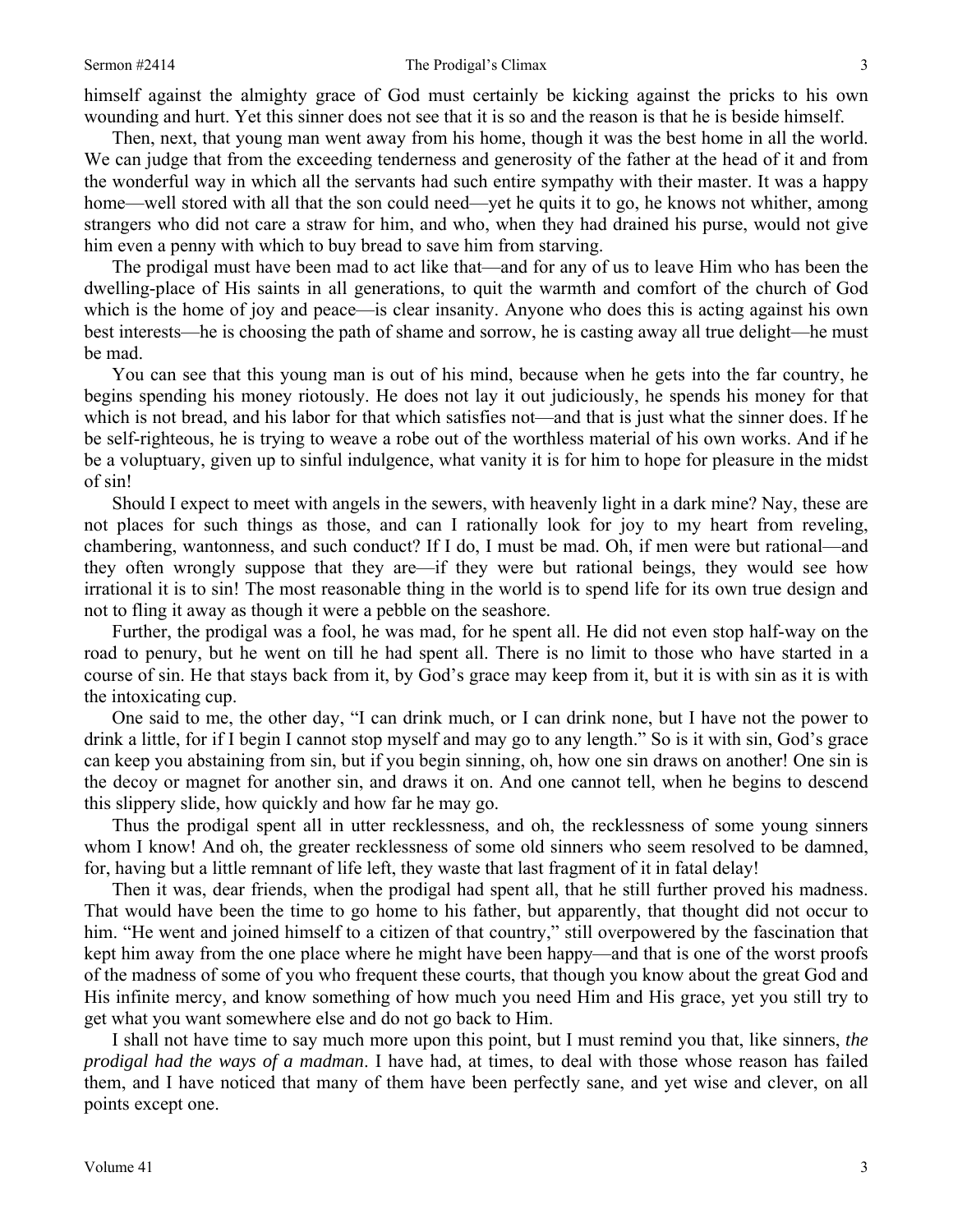So is it with the inner. He is a famous politician, just hear him talk. He is a wonderful man of business—see how sharply he looks after every penny. He is very judicious in everything but this—he is mad on one point—he has a fatal monomania, for it concerns his own soul.

A madman will often conceal his madness from those round about him—so will a sinner hide his sin. You may talk with this man about morals and you may watch him very closely—yet you may be a long time before you can figure him out and be able to say to him, "One thing thou lackest." Perhaps, on a sudden, you touch that weak point, and there he stands fully developed before you, far gone in his insanity. He is right enough elsewhere, but with regard to his soul his reason is gone.

Mad people do not know that they have been mad till they are cured—they think that they alone are wise, and all the rest are fools. Here is another point of their resemblance to sinners, for they also think that everybody is wrong except themselves. Listen how they will abuse a pious wife as "a fool"! What hard words they will use towards a gracious daughter! How they will rail at the ministers of the Gospel and try to tear God's Bible to pieces! Poor mad souls, they think all are mad except themselves! We, with tears, pray God to deliver them from their delusions and to bring them to sit at the feet of Jesus, clothed, and in their right minds.

Sometimes, the sinner will be seen and known to be mad because he turns on his best friends, as madmen do. Those whom they otherwise would have loved the most, they reckon to be their worst enemies. So God, who is man's best Friend, is most despised, and Christ, who is the Friend of sinners, is rejected, and the most earnest Christians are often the most avoided or persecuted by sinners.

Mad people sometimes, too, will rave, and then you know what dreadful things they will say. So is it with sinners when their fits are on them. I dare not speak of what they will do and what they will say. They often pull themselves up, afterwards, and feel ashamed to think that they should have gone so far. Yet it is so, for they are beside themselves, even as the prodigal was.

I will not dwell longer on this sad fact, because I want to speak on the next and brighter part of my theme.

**II.** Secondly, IT IS A BLESSED THING WHEN THE SINNER COMES TO HIMSELF. "When he came to himself." This is the first mark of grace working in the sinner as it was the first sign of hope for the prodigal.

Sometimes, *this change occurs suddenly*. I was greatly charmed, this week, by meeting with one to whom this happened. It was an old-fashioned sort of conversion, with which I was delighted. There came into this building, some three months ago, a man who had not for a long time gone to any place of worship. He despised such things. He could swear and drink, and do worse things still, he was careless, godless, but he had a mother who often prayed for him, and he had a brother who is, I believe, here tonight whose prayer has never ceased for him.

He did not come here to worship—he came just to see the preacher whom his brother had been hearing for so many years. But coming in, somehow he was no sooner in the place than he felt that he was unfit to be here, so he went up into the top gallery, as far back as he could, and when some friend beckoned him to take a seat, he felt that he could not do so—he must just lean against the wall at the back.

Someone else invited him to sit down, but he could not. He felt that he had no right to do so. And when the preacher announced his text [See sermon #1949, A Sermon for the Worst Man on Earth], "And the publican, standing afar off, would not lift up so much as his eyes unto heaven, but smote upon his breast, saying, God be merciful to me a sinner"—and said something like this, "You that stand farthest off in the Tabernacle and dare not sit down because you feel your guilt to be so great—you are the man to whom God has sent me this morning—and He bids you come to Christ and find mercy," a miracle of love was wrought.

Then, "he came to himself" as he will tell us soon at the church meeting, when he comes forward to confess his faith. I rejoiced greatly when I heard of it, for in his case there is a change that everybody who knows him can see. He has become full of a desire after everything that is gracious as once he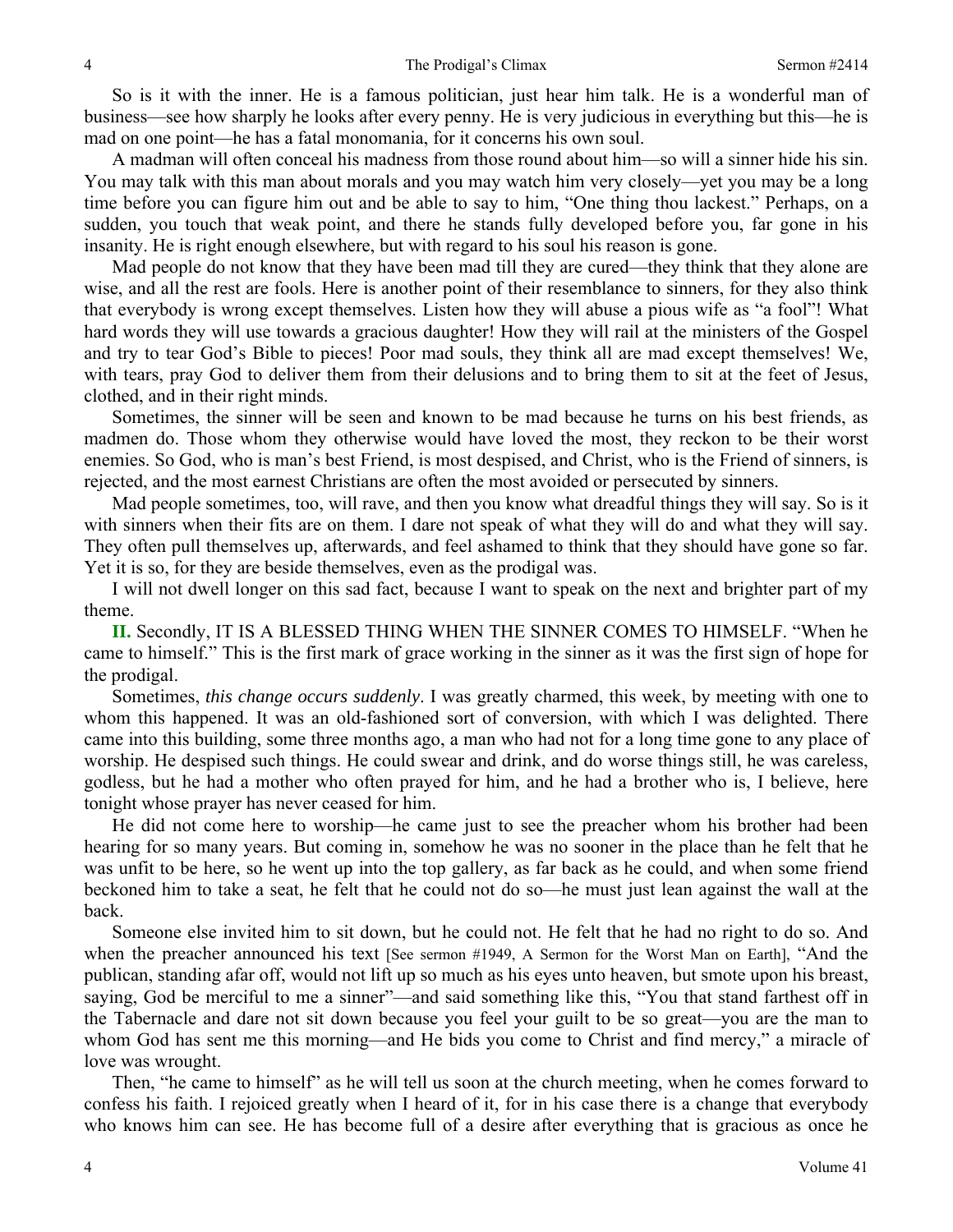#### Sermon #2414 **Sermon #2414** The Prodigal's Climax 5

practiced everything that was bad. Now that is what sometimes happens and why should it not happen again tonight? Why should not some other man, or some woman, come to himself or to herself tonight? This is the way home—first to come to yourself—and then to come to your God. "He came to himself."

On the other hand, sometimes *this change is very gradual*. I need not dwell upon that, but there are many who have their eyes opened by degrees. They first see men as trees walking. Afterwards, they see all things clearly. So long as they do but come to themselves, and come to the Savior, I mind not how they come. Some conversions are sudden, some gradual, but in every case, if it be the work of the Holy Spirit, and the man comes to himself, it is well.

Now let us consider *how this change happened*. If you should ask me the outward circumstances of the prodigal's case, I should say that it took a great deal to bring him to himself. "Why, surely!" one says, "he ought to have come to himself when he had spent all, he must have come to himself when he began to be hungry." No, it took a great deal to bring him to himself and to his father—and it takes a great deal to bring sinners to themselves and to their God.

There are some of you who will have to be beaten with many stripes before you will be saved. I heard one say, who was crushed almost to death in an accident, "If I had not nearly perished, I should have wholly perished." So is it with many sinners—if some had not lost all they had, they would have lost all—but by strong winds, rough and raging, some are driven into the port of peace.

The occasion of the prodigal's climax was this—he was very hungry, and in great sorrow, and he was alone. It is a grand thing if we can get people to be alone. There was nobody near the poor man and no sound for him to hear except the grunting of the hogs and their munching of those husks.

Ah, to be alone! I wish that we had more opportunities of being alone in this great city. Yet, perhaps, the most awful loneliness may be realized while walking a London street. It is a good thing for a sinner sometimes to be alone. The prodigal had nobody to drink with him, nobody to sport with him—he was too far gone for that. He had not a rag to pawn to get another pint—he must therefore just sit still without one of his old companions.

They only followed him for what they could get out of him. As long as he could treat them, they would treat him well, but when he had spent all, "no man gave unto him." He was left without a comrade, in misery he could not allay, in hunger he could not satisfy. He pulled that belt up another hole, and made it tighter—but it almost seemed as if he would cut himself in two if he drew it any closer. He was reduced almost to a skeleton. Emaciation had taken hold of him, and he was ready to lie down there and die. Then it was that he came to himself.

Do you know *why this change occurred in the prodigal's case*? I believe that the real reason was that his father was secretly working for him all the while. His state was known to his father. I am sure it was, because the elder brother knew it, and if the elder brother heard of it, so did the father. The elder brother may have told him, or if not, the father's greater love would have a readier ear for tidings of his son than the elder brother had.

Though the parable cannot tell us—for no parable is meant to teach us everything—yet it is true that the Father was omnipotent and He was secretly touching the core of this young man's heart, and dealing with him by this wondrous surgery of famine and of want to make him at last come to himself.

Perhaps somebody here says, "I wish I could come to myself, sir, without going though all that process." Well, you have come to yourself already if you really wish that. Let me suggest to you that in order to prove that it is so, you should begin seriously to think—to think about who you are, and where you are, and what is to become of you. Take time to think, and think in an orderly, steady, serious manner, and if you can, jot down your thoughts.

It is a wonderful help to some people to put down upon paper an account of their own condition. I believe that there were many who found the Savior one night when I urged them, when they went home, to write on a piece of paper, "Saved as a believer in Jesus," or else, "Condemned because I believe not on the Son of God."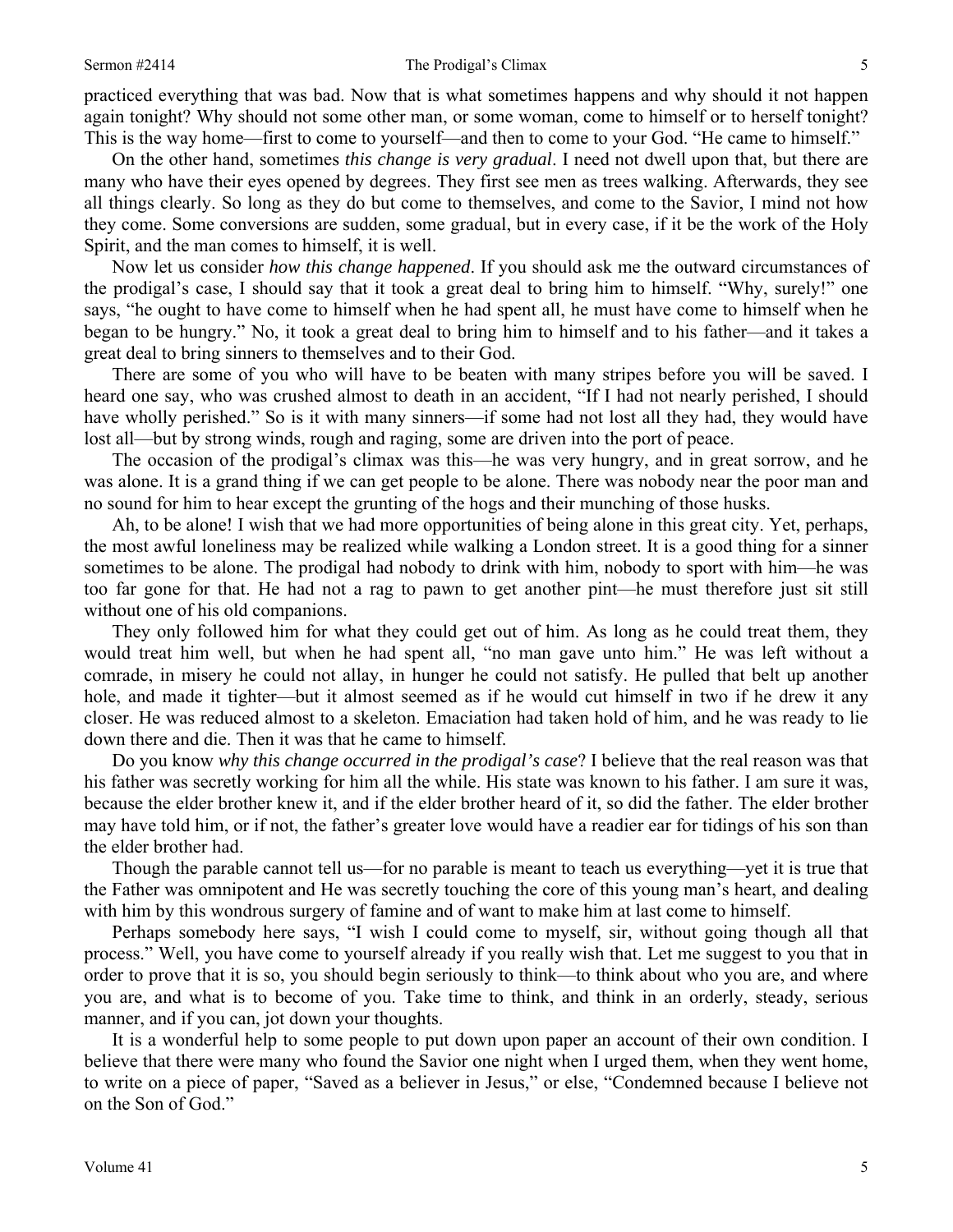Some who began to write that word, "condemned," have never finished it, for they found Christ there and then while seeking Him. You keep your account books, do you not? I am sure you do if you are in trade, unless you are going to cheat your creditors. You keep your business books—well now, keep a record concerning your soul.

Really look these matters in the face, the hereafter, death—which may come so suddenly—the great eternity, the judgement seat. Do think about these things. Do not shut your eyes to them. Men and women, I pray you, do not play the fool! If you must play the fool, take some lighter things to trifle with than your souls and your eternal destinies.

Shut yourselves up alone for a while—go through this matter steadily, lay it out in order, make a plan of it. See where you are going. Think over the way of salvation, the story of the cross, the love of God, the readiness of Christ to save—and I think that, while this process is going on, you will feel your heart melting—and soon you will find your soul believing in the precious blood which sets the sinner free.

**III.** I had much more to say, but time has gone, so I must close with just a few words on this last point, WHEN HE CAME TO HIMSELF, THEN HE CAME TO HIS FATHER.

When a sinner comes to himself, he soon comes to his God. This poor prodigal, soon after he came to himself said, "I will arise, and go to my father." What led him back to his father? Very briefly Let me answer that question.

First, *his memory aroused him*. He recollected his father's house, he remembered the past, his own riotous living. Do not try to forget all that has happened—the terrible recollections of a misspent past may be the means of leading you to a new life. Set memory to work.

Next, *his misery bestirred him*. Every pang of hunger that he felt, the sight of his rags, the degradation of associating with swine—all these things drove him back to his father. O sirs, let your very needs, your cravings, your misery, drive you to your God!

Then, *his fears whipped him back*. He said, "I perish with hunger." He had not perished yet, but he was afraid that he soon would do so. He feared that he really would die, for he felt so faint. O sirs, see what will become of you if you die in your sins! What awaits you but an endless future of limitless misery? Sin will follow you into eternity and will increase upon you there, and as you shall go on to sin, so shall you go on to sorrow always ever-increasing. A deeper degradation and a more tremendous penalty will accompany your sin in the world to come. Therefore, let your fears drive you home, as they drove home the poor prodigal.

Meanwhile, *his hope drew him*. This gentle cord was as powerful as the heavy whip—"In my father's house there is bread enough and to spare; I need not perish with hunger, I may yet be filled." Oh, think of what you may yet be! Poor sinner, think of what God can do and is ready to do for you, to do for you even tonight! How happy He can make you! How peaceful and how blessed! So let your hope draw you to Him.

Then, *his resolve moved him*. He said, "I will arise, and go to my father." All else drove him or drew him, and now he is resolved to return home. He rose up from the earth on which he had been sitting amidst his filthiness and he said, "I will." Then the man became a man. He had come to himself, the manhood had come back to him, and he said, "I will, I will."

Lastly, there was the real act of going to his father—it was that which brought him home. Nay, let me correct myself. It is said, "*He came to his father*," but there is a higher truth at the back of that, for *his father came to him*. So, when you are moved to return, and the resolution becomes an *action*, and you arise, and go to God, salvation is yours almost before you could have expected it. For once turn your face that way, and while you are yet a great way off, your Father will outstrip the wind, and come and meet you, and fall upon your neck, and kiss you with the kisses of reconciliation. This shall be your portion if you will but trust the Lord Jesus Christ.

As for you, Christian people, who may be saying that there is nothing for you in the sermon, do not turn into a company of grumbling elder brothers. But on the contrary, go home and pray God to bless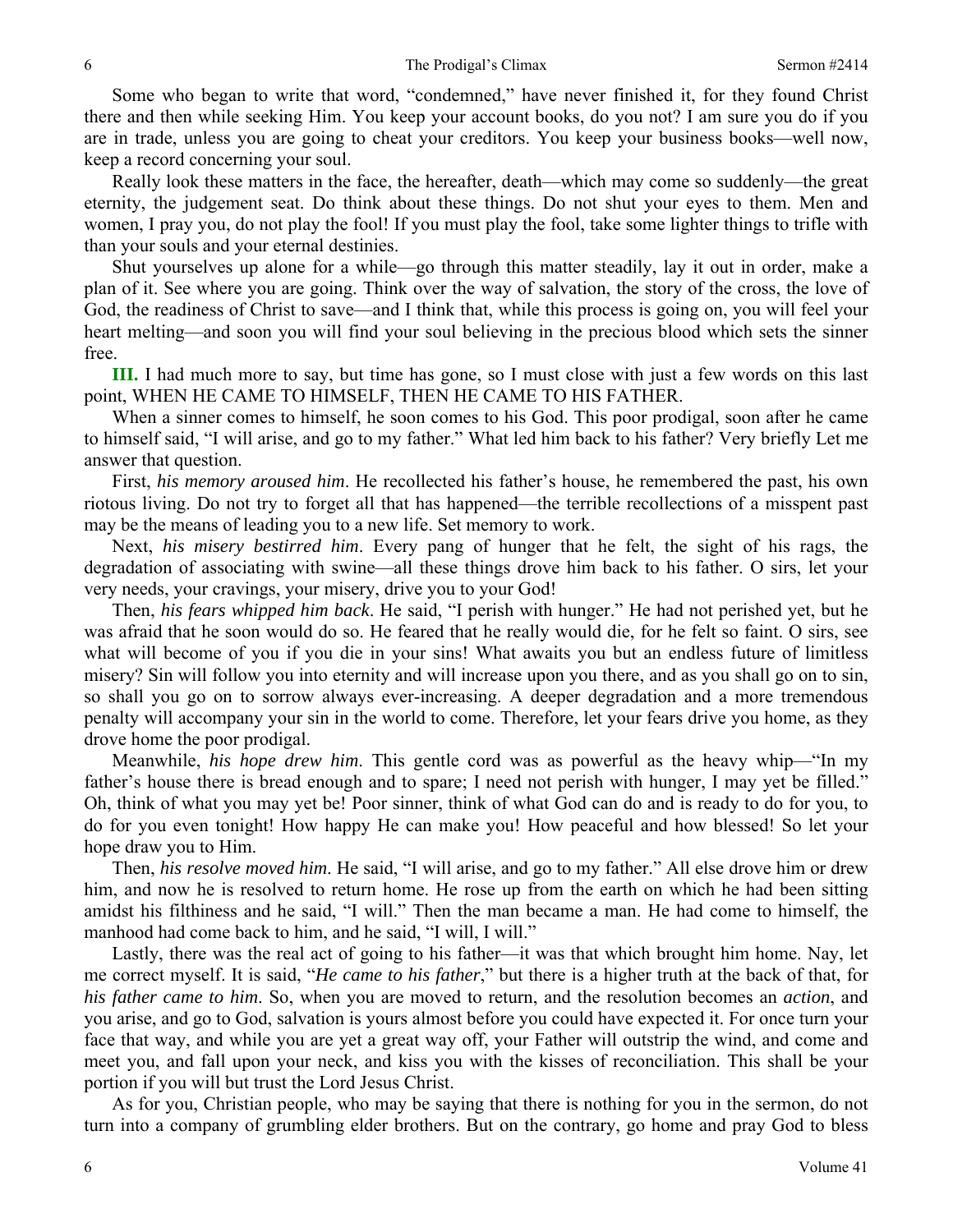this discourse. "But" you say, "I have not had the fatted calf tonight." "Oh, but if it was killed for the younger son, it was for you also!" "I did not have the music and dancing tonight." Well, they have had it over the returned prodigal, over some soul that has already believed in Christ tonight—I know they have, God does not let us preach for nought. He will pay us our wages and give us our reward.

So rejoice with us over all that the Lord has done, and all that He is going to do. The Lord bless you, beloved, all of you, without exception, for Christ's sake! Amen.

#### **EXPOSITION BY C. H. SPURGEON**

#### *LUKE 15*

This is a chapter that needs no explanation. It carries its key within itself and the experience of every child of God is the best exposition of it. The three parables recorded here set forth the work of saving grace in different aspects.

**1***-***2***. Then drew near unto him all the publicans and sinners for to hear him. And the Pharisees and scribes murmured, saying, This man receiveth sinners, and eateth with them.*

The Pharisees and scribes formed the outside ring of Christ's hearers, but the inner circle consisted of the guilty, the heavy-laden, and the lowly. They pressed as near to Christ as they could, that they might catch His every word. And besides, there was an attractiveness about His manner that drew them towards Him. His mercy attracted their misery. They wanted Him, and He desired them—they were thus well met.

There will be an inner circle tonight when the Gospel is preached, and it will not consist of the selfrighteous. They that are full will not press to the table on which the Gospel feast is spread, the hungry will be found nearest to the heavenly provision.

**3***. And he spake this parable unto them, saying,*

There are three parables here, but inasmuch as it is called "this parable," it is really only one. It is a picture in three panels, representing the same scene from different points of view.

**4***. What man of you, having an hundred sheep, if he lose one of them, doth not leave the ninety and nine in the wilderness, and go after that which is lost, until he find it?*

It has a new importance in his eyes, for it is lost. Before, it was only one of a hundred in the fold, but now it is one distinct and separate from all the rest, and the shepherd's thought is fixed upon it.

**5***-***6***. And when he hath found it, he layeth it on his shoulders, rejoicing. And when he cometh home, he calleth together his friends and neighbours, saying unto them, Rejoice with me; for I have found my sheep which was lost.*

No doubt he was glad that the other sheep were not lost, but that joy was, for a while, quite eclipsed in the more striking and vivid joy over the one which had been lost.

**7***. I say unto you, that likewise joy shall be in heaven over one sinner that repenteth, more than over ninety and nine just persons, which need no repentance.*

If such there be, and there are many who think that they belong to this class, they bring no joy to the great Shepherd; but you who have had to mourn over your lost estate set the bells of heaven ringing with a new melody when you are recovered by the great Redeemer.

The first of these three parables may be said to represent salvation in reference to the work of the Son of God as the great Seeker and Saver of the souls of men. In the second, we have a representation of the work of the Holy Spirit in the church of God.

**8***. Either what woman having ten pieces of silver, if she lose one piece, doth not light a candle, and sweep the house, and seek diligently till she find it?* 

Her thoughts were all concerning that one lost piece. It had not more intrinsic value than the rest, but being lost it called off her attention from the other nine. She valued it, and for the hope of finding it she lighted a candle, swept the house, and sought diligently till she found it.

This is a picture of the Holy Spirit's work in seeking for lost souls. They bear the King's impress, they are coins of the realm. This woman knew that the silver coin was not far away, so she swept the house, and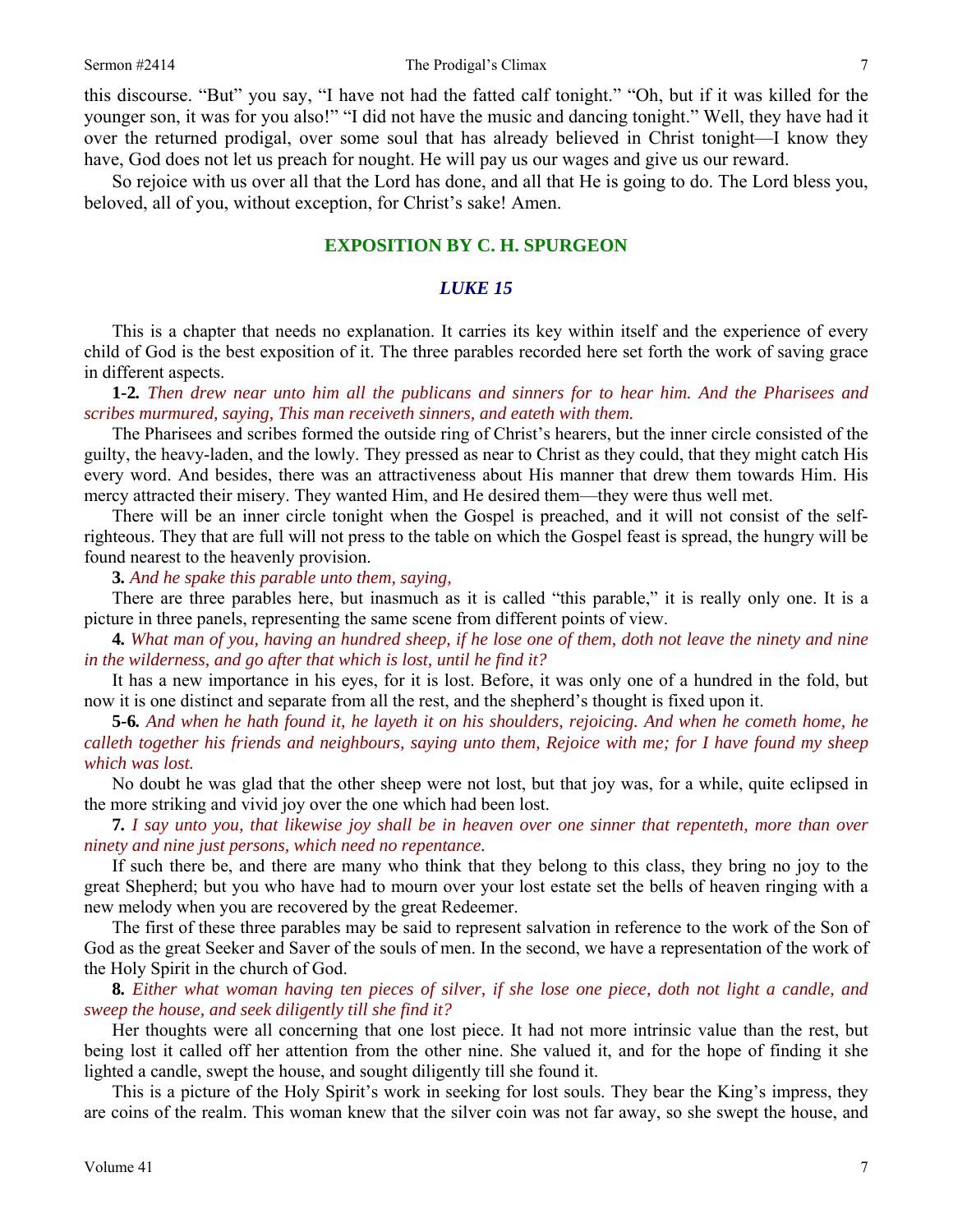sought diligently, using all her eyes, devoting all her time to this one object, quitting all other avocations until she found it.

**9***. And when she hath found it, she calleth her friends and her neighbours together, saying, Rejoice with me; for I have found the piece which I had lost.*

She might never have called them together to rejoice that she had ten pieces of silver, she might even have hidden them away, and the joy she had in them might have been only her own, a solitary joy. But now that one piece had been lost, and had been found again, she says, "Rejoice with me; for I have found the piece which I had lost."

**10***. Likewise, I say unto you, there is joy in the presence of the angels of God over one sinner that repenteth.*

Not joy among the angels, as some read it, though no doubt that is a truth, but "joy in the presence of the angels of God." And what can that mean but that God himself rejoices, and rejoices so that angels perceive it, and no doubt they then join in the delight?

But all this points out that it is the lost one that is the great object of consideration, that out of any congregation where the Gospel is preached, it is the lost one who is the most important person in the whole place.

In the next verses, we get the Father's part in the work of the recovery of the wanderer.

**11***-***13***. And he said, A certain man had two sons: and the younger of them said to his father, Father, give me the portion of goods that falleth to me. And he divided unto them his living. And not many days after the younger son gathered all together, and took his journey into a far country, and there wasted his substance with riotous living.* 

His heart was far away when he asked his father to give him his portion, and now his body is far away as he goes into the outward wandering which follows after the inner wandering.

**14***. And when he had spent all, there arose a mighty famine in that land;*

There generally does arise "a mighty famine" in such cases. Famines and other miseries are God's messengers, which He sends after His wandering children.

#### **14***. And he began to be in want.*

This was a new sensation to him. He had never known it when he was at home. He did not know it in his first boisterous days away from his father's house, but now "he began to be in want."

**16***. And he went and joined himself to a citizen of that country; and he sent him into his fields to feed swine.*

Perhaps he did not want to employ him, but said that he would give him that occupation if he cared to accept it. It was small pay, very dishonouring work to a Jew, not fit employment for the son of a nobleman yet "half a loaf is better than no bread," so he took it, though even the half loaf must have been a very small one.

**16***. And he would fain have filled his belly with the husks that the swine did eat: and no man gave unto him.*

Such a thing as generosity was not known in that country. His companions could share his riches when he was living riotously, but they will not share their riches now that he is in his poverty.

**17***. And when he came to himself, he said, How many hired servants of my father's have bread enough and to spare, and I perish with hunger!*

"My father's day-labourers have bread enough and to spare, yet I, his child, perish with hunger."

**18***-***19***. I will arise and go to my father, and will say unto him, Father, I have sinned against heaven, and before thee, and am no more worthy to be called thy son: make me as one of thy hired servants.*

You notice that this last part of the prayer he never did pray, for it was stopped by his father's love. There was a legalism about it naturally suggested by his own despair, but it was not such as his father would tolerate.

**20***-***21***. And he arose, and came to his father. But when he was yet a great way off, his father saw him, and had compassion, and ran, and fell on his neck, and kissed him. And the son said unto him, Father, I have sinned against heaven, and in thy sight, and am no more worthy to be called thy son.*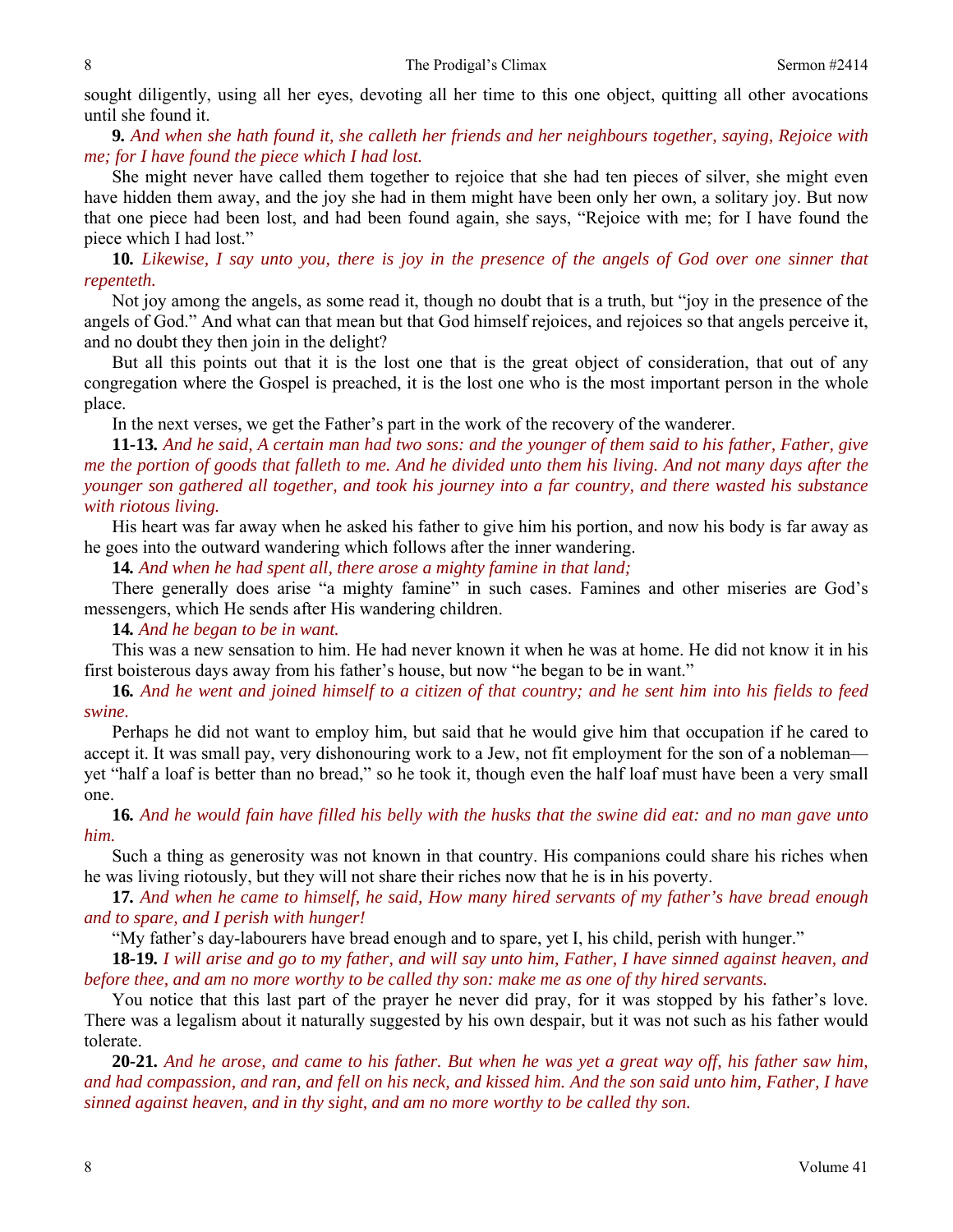There comes an interruption there. The kiss upon his lips stops the rest of the prayer, which he had prepared, and now the father declares his will concerning the wanderer.

**22***-***24***. But the father said to his servants, Bring forth the best robe, and put it on him; and put a ring on his hand, and shoes on his feet: and bring hither the fatted calf, and kill it; and let us eat, and be merry: for this my son was dead, and is alive again; he was lost, and is found. And they began to be merry.*

I have never read that they left off being merry, for the conversion of a soul is enough to make eternal joy in the hearts of the righteous.

**26***-***26***. Now his elder son was in the field: and as he came and drew nigh to the house, he heard music and dancing. And he called one of the servants, and asked what these things meant.*

This was a new thing, and apparently a thing that he did not care much about. How had it come to pass that there was such noise, such joy?

**27***-***28***. And he said unto him, Thy brother is come; and thy father hath killed the fatted calf, because he hath received him safe and sound. And he was angry, and would not go in: therefore came his father out, and intreated him.*

I hardly know which to admire most, the love of the father when he fell upon the neck of the prodigal, or the love of the father when he went out to talk with his elder son, "Therefore came his father out, and intreated him."

Oh, our God is very good to us when we give way to naughty tempers! If we begin to think that we are very holy people, that we have been long the servants of God, and that there ought to be some little fuss made over us as well as over great sinners that come into the church, then our Father is very gentle, and he comes out and entreats us.

## **29***. And he answering said to his father, Lo, these many years do I serve thee, neither transgressed I at any time thy commandment: and yet thou never gavest me a kid, that I might make merry with my friends:*

"I have had no banquets. I have kept at home, a patient worker, and have had no extraordinary joys." I know some Christian workers who are very much in this condition. They keep on and on and on in holy service, and they do well, but they seldom have great entertainment's of high joy and unspeakable delight. It is their own fault, and it is a thousand pities that they do not have them, for they might have them if they would.

There is a tendency to grow so absorbed in service, like Martha, that we are cumbered by it, and we do not have the joy of Mary in communion at the Master's feet. I am sure that this elder son was out of fellowship with his father, or else he would not have talked as he did. We are all apt to get into such a condition. See to it, you who work for Jesus, that it is not so with you. Then the elder brother went on to say,—

### *30. But as soon as this thy son was come, which hath devoured thy living with harlots, thou hast killed for him the fatted calf.*

I do not read that the prodigal had devoured his father's living with harlots, that is the elder brother's version of it. I dare say that it was true, but it is always a pity to give the roughest interpretation to things. He had spent his substance "in riotous living." When we are cross, we generally use the ugliest words we can. We may think that we are speaking forcibly, but indeed we are speaking naughtily, and not as our Father would have us speak.

**31***. And he said unto him, Son, thou art ever with me, and all that I have is thine.*

Oh, what a word was that! How it reminds Christians of their privileges, if they would but appropriate them! It is yours, beloved, to live always with your God, and to know that all that He has is yours. You ought to live in a perpetual festival—for you there should be one joyful Christmastide that lasts from the beginning of the year to the end of it, "Son, thou art ever with me, and all that I have is thine."

**32***. It was meet that we should make merry, and be glad: for this thy brother was dead, and is alive again; and was lost, and is found.*

It was the fit thing, and the proper thing, and the right thing, that there should be extraordinary joy over a returning sinner. There ought to be, there must be, there shall be, special music and dancing over sinners saved by the grace of God. The Lord give us some such tonight and make us glad over them! Amen.